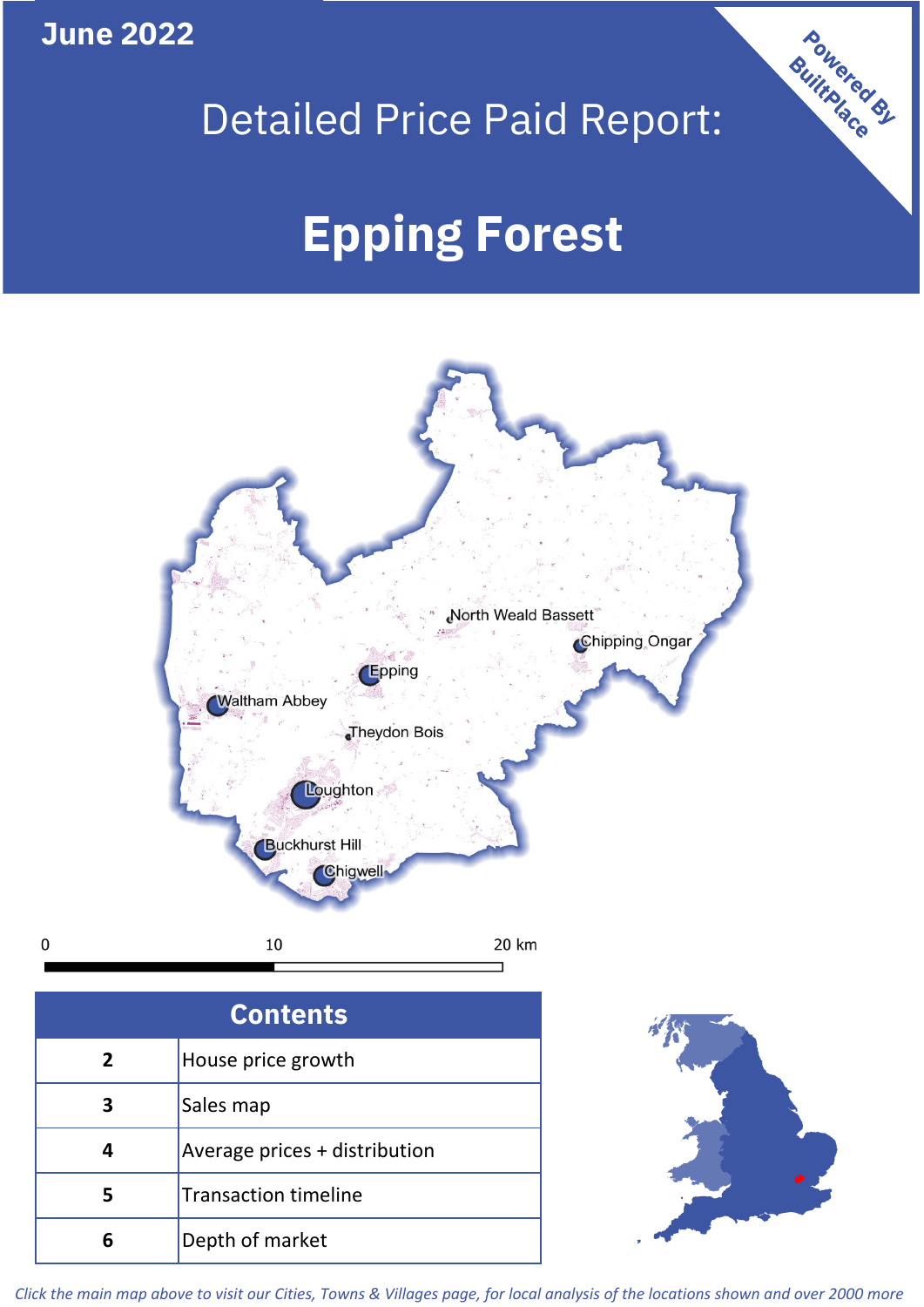#### **Headline Data**

|                     | <b>Current level</b> | 3 month  | <b>Annual</b> | 5 year | 10 year |
|---------------------|----------------------|----------|---------------|--------|---------|
| <b>House prices</b> | £520,785             | 0.7%     | 8.5%          | 15.1%  | 77.1%   |
| <b>Transactions</b> | 2,122                | $-12.8%$ | 16.5%         | 8.4%   | 22.7%   |

#### **House Price Growth (April 2022 data)**

#### *Annual Change in House Prices*



House prices in Epping Forest grew by 8.5% in the 12 months to April 2022 (based on 3-month smoothed data). By comparison national house prices grew by 10.7% and prices in the East of England grew by 11.6% over the same period.

Epping Forest house prices are now 68.4% above their previous peak in 2007, compared to +64.9% for the East of England and +52.9% across England.



#### *Year-To-Date Change in House Prices, December to April*

Local prices have grown by 1.6% in 2022 so far, compared to growth of 1.2% over the same period last year.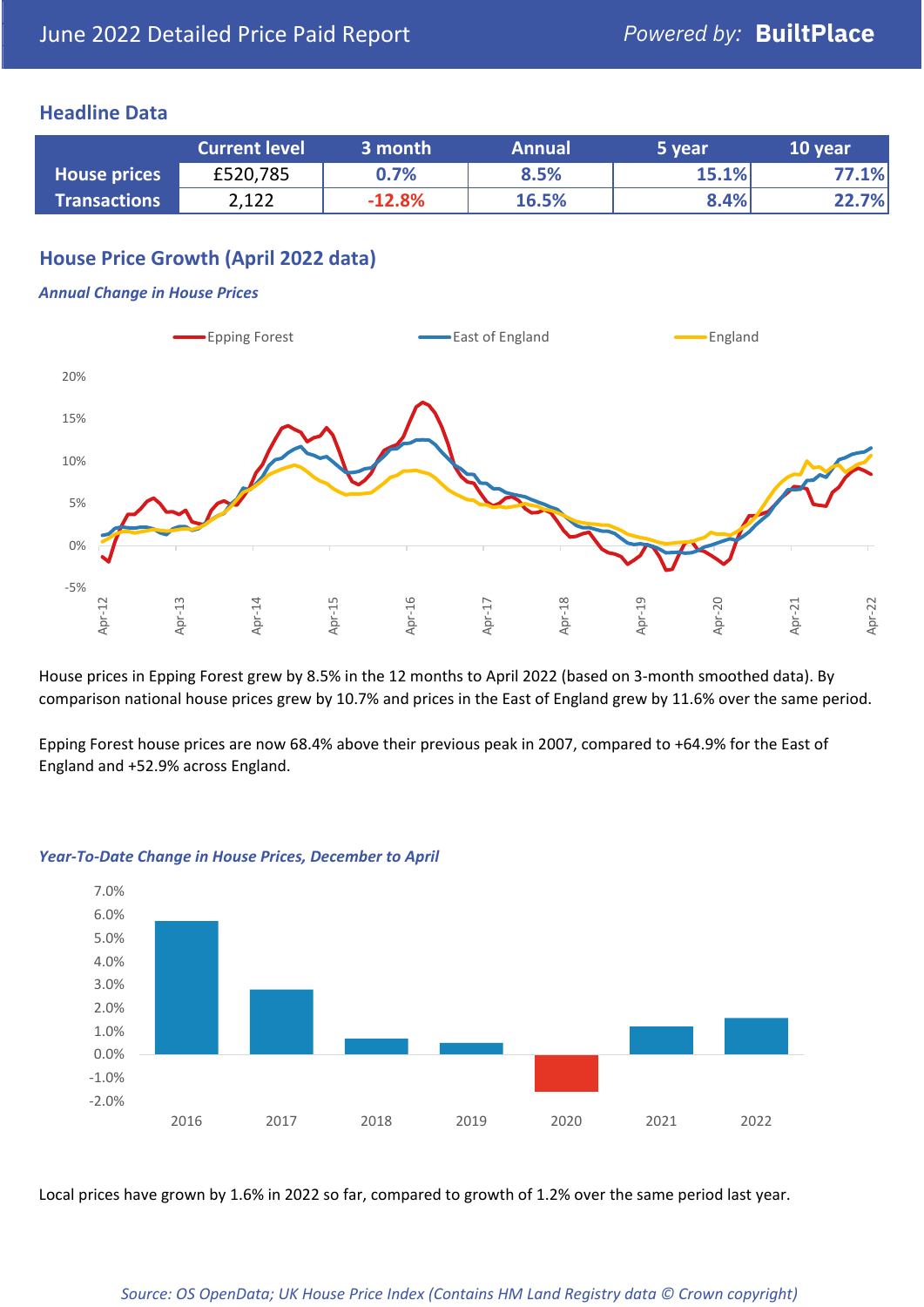#### **House Price Map**

*12 months to April 2022*



*Each point is one postcode, coloured by the average value relative to all sales in this local authority (price bands are LA-specific quintiles).*

### **Map Key**

| Min      | <b>Max</b> |                            |
|----------|------------|----------------------------|
| Up to    | £345,000   | 1st quintile / lowest 20%  |
| £345,000 | £437,000   | 2nd quintile               |
| £437,000 | £559,000   | 3rd quintile               |
| £559,000 | £759,000   | 4th quintile               |
| £759,000 | and over   | 5th quintile / highest 20% |
|          |            |                            |

*Source: OS OpenData; UK House Price Index (Contains HM Land Registry data © Crown copyright)*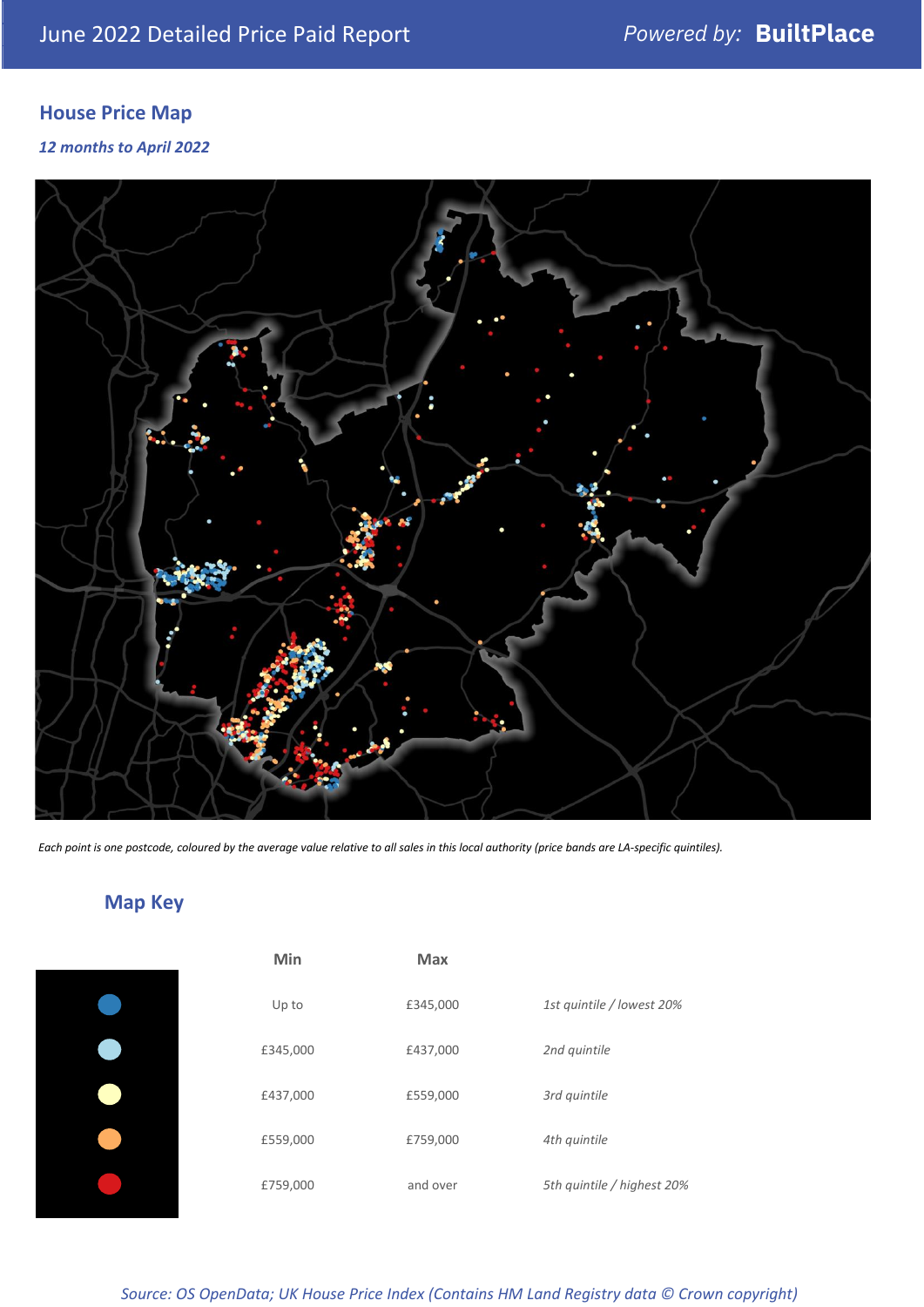#### **Average House Price by Property Type**

#### *12 months to April 2022*



|                 | <b>New</b> | <b>Second hand</b> |  |
|-----------------|------------|--------------------|--|
| <b>Flat</b>     | £658,333   | £325,777           |  |
| <b>Terraced</b> | £538,750   | £471,447           |  |
| Semi-detached   | £658,917   | £589,524           |  |
| <b>Detached</b> | £835,000   | £1,064,690         |  |

#### **House Price Distribution by Year**

*All properties, by price band and calendar year (2020 = year to date)*

|                    | 1997 | 2002 | 2007 | 2012 | 2017 | 2019 | 2020 |
|--------------------|------|------|------|------|------|------|------|
| <b>Under £100k</b> | 57%  | 10%  | 2%   | 1%   | 0%   | 0%   | 0%   |
| £100-200k          | 32%  | 47%  | 22%  | 19%  | 3%   | 2%   | 4%   |
| E200-300k          | 7%   | 24%  | 36%  | 33%  | 13%  | 9%   | 9%   |
| £300-400k          | 2%   | 10%  | 17%  | 19%  | 26%  | 21%  | 21%  |
| £400-500k          | 1%   | 4%   | 10%  | 13%  | 19%  | 19%  | 19%  |
| <b>£500k-1m</b>    | 0%   | 5%   | 11%  | 12%  | 33%  | 39%  | 38%  |
| £1-2m              | 0%   | 1%   | 2%   | 2%   | 6%   | 8%   | 7%   |
| <b>Over £2m</b>    | 0%   | 0%   | 0%   | 0%   | 1%   | 1%   | 2%   |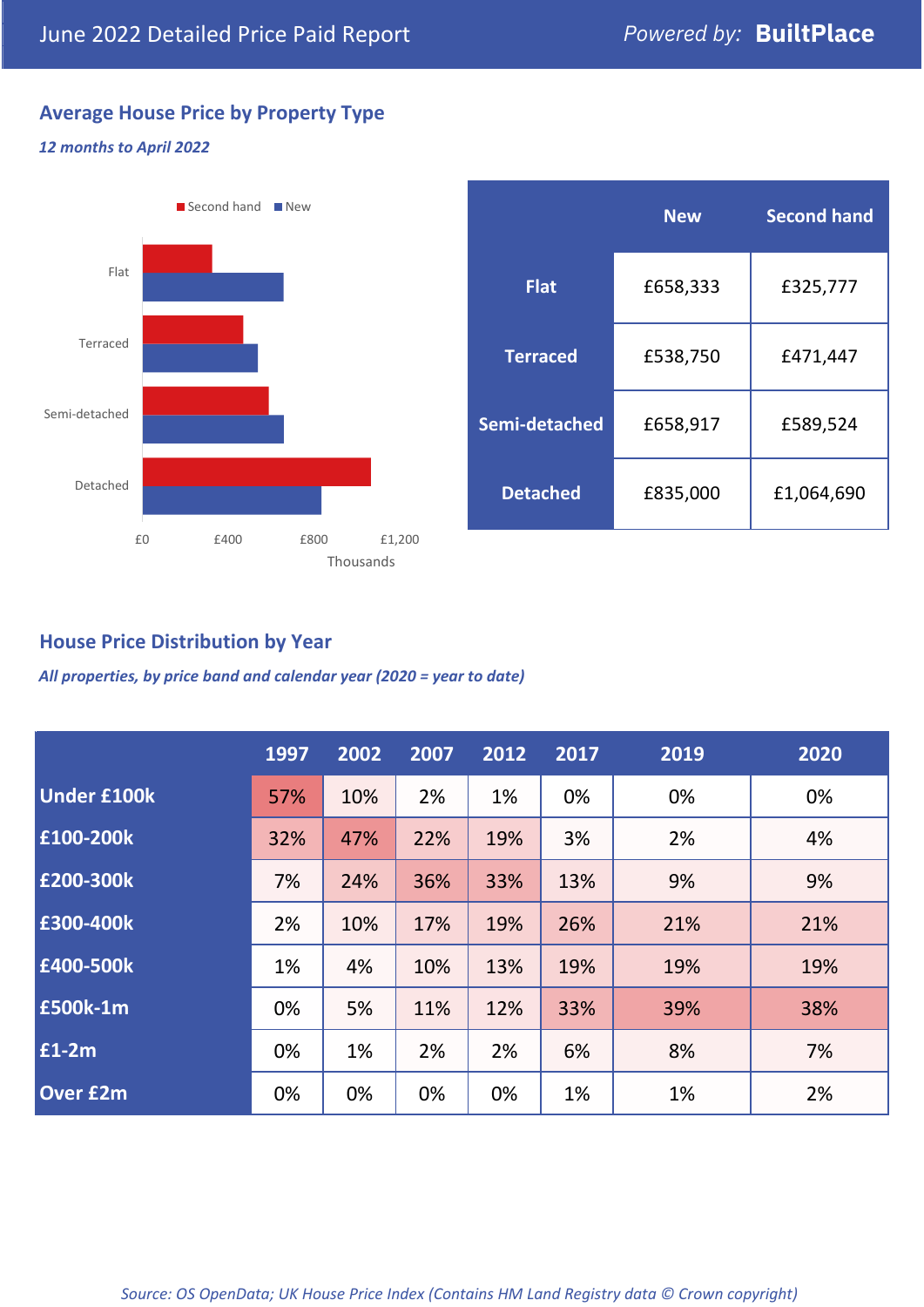#### **Transactions (February 2022 data)**

*Annual Transactions, Indexed (2001-05 average = 100)*



There were 2,122 transactions in Epping Forest during the 12 months to February 2022. This is 74% of the average from 2001-05 and suggests activity is below pre-downturn levels.

Transactions in Epping Forest have fallen by 11.2% since 2014, compared to changes of -11.5% for East of England and - 7.7% for England.



#### *Cash and New Build Sales as % of Total, by Year*

*Note: The data on this page EXCLUDES transactions identified as transfers under a power of sale/repossessions, buy-to-lets (where they can be identified by a mortgage), and transfers to non-private individuals - i.e. it comprises only Land Registry 'A' data.*